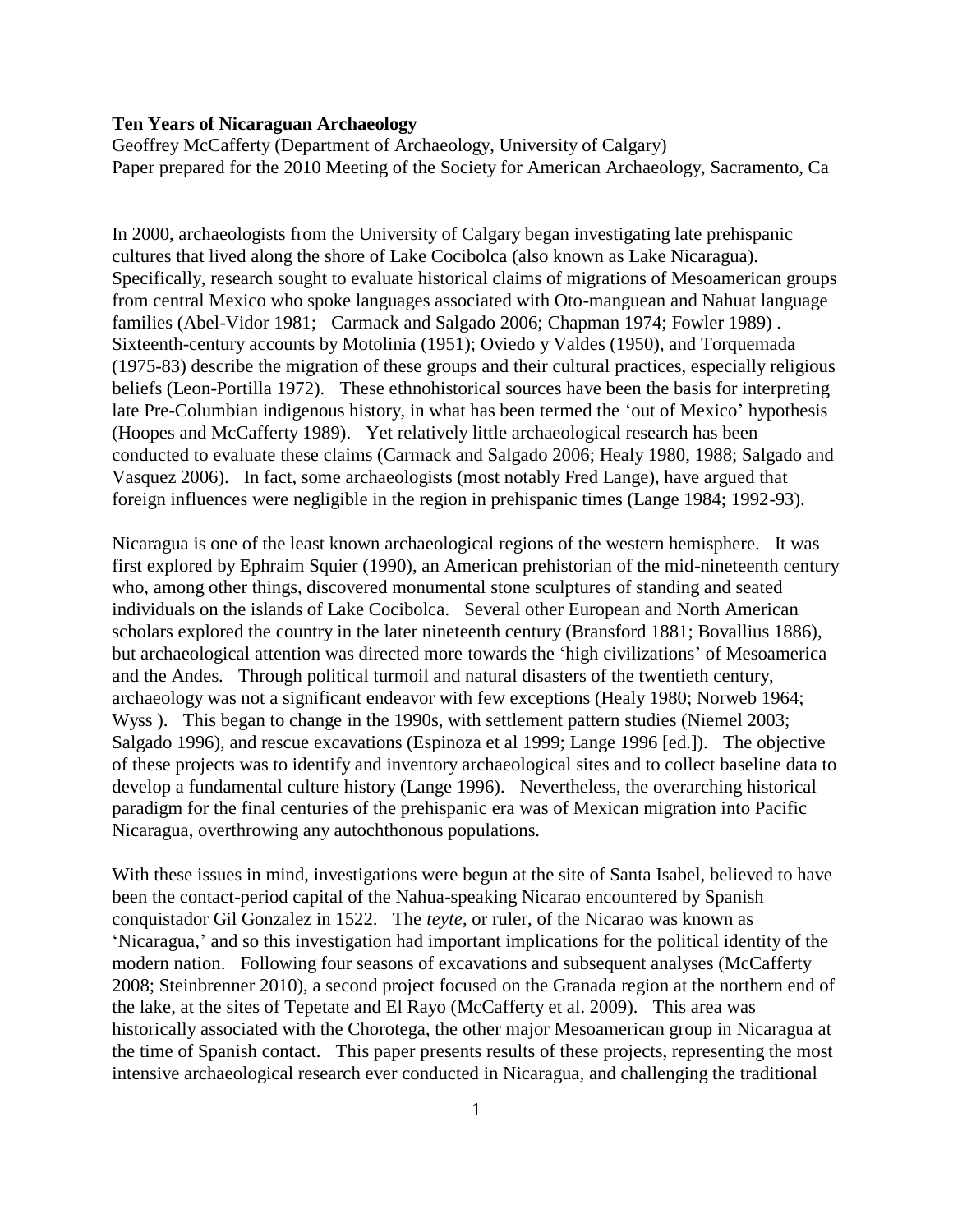culture history based on ethnohistorical accounts.

Research was funded by two major grants from the Social Sciences and Humanities Research Council of Canada, and by the University of Calgary. Although the projects were not conducted as formal field schools, they did offer opportunities for nearly 100 undergraduate students to participate, many experiencing life in Central America for the first time. Several graduate students also participated, already resulting in several theses and dissertations (Debert 2007; Dennett n.d.; Lopez-Forment 2007; Steinbrenner 2002, 2010). The projects also integrated many students from Central American countries, especially Nicaragua, El Salvador and Costa Rica.

## **Research Overview**

### *Santa Isabel*

Santa Isabel was identified in the foundational book *The Archaeology of Rivas, Nicaragua* by Paul Healy (1980), and later during the archaeological survey of Karen Niemel (2003). In these studies it was interpreted as one of the most important sites of the Postclassic (AD 800-1522), possibly Quauhtlapoca, the Nicarao capital at Spanish contact. From 2000 until 2005 the *Proyecto Santa Isabel, Nicaragua* investigated domestic features to infer daily practices of the Sapoá period (AD 800-1250; McCafferty 2008), but without finding evidence of the Ometepe period (AD 1250-1522) associated with the Nicarao.

Seven loci were investigated at Santa Isabel, using both shovel tests and horizontal excavations. Mounds 1, 3, and 6 were the most extensively excavated. Emphasis was placed on broad exposure of the uppermost levels relating to the final occupants. Radiocarbon dates suggest that the site was abandoned about AD 1250 (McCafferty 2008; McCafferty and Steinbrenner 2005a), roughly corresponding to the historical arrival of the Nicarao; the site occupation therefore probably related to the Oto-manguean Chorotega cultural group with abandonment possibly relating to events associated with the arrival of the Nicarao.

The Santa Isabel project was one of the first projects in Central America to investigate domestic practices, including residential architecture, foodways, specialized production, and religious ideology (McCafferty 2008). Another important result was the use of radiocarbon dating of samples associated with polychrome ceramics to revise the Postclassic chronology (McCafferty 2008; McCafferty and Steinbrenner 2005a). Additional analyses have included ceramics (Dennett n.d.; McCafferty et al. 2007; McCafferty and Steinbrenner 2005b; Steinbrenner 2002, 2010), lithics (Debert and Sheriff 2007), faunal remains (Hoar 2006; Lopez Forment 2007), textile production (McCafferty and McCafferty 2008), figurines and adornment (McCafferty and McCafferty 2009, 2011).

### *Tepetate*

Tepetate is located on the northern edge of modern Granada, and has been known to archaeologists (and looters) for over 100 years. Silvia Salgado (1996) identified it as the regional center, probably relating to the Contact period indigenous community of Xalteva. In 2008, excavations by the *Proyecto Arqueologico Granada, Nicaragua* explored three loci on the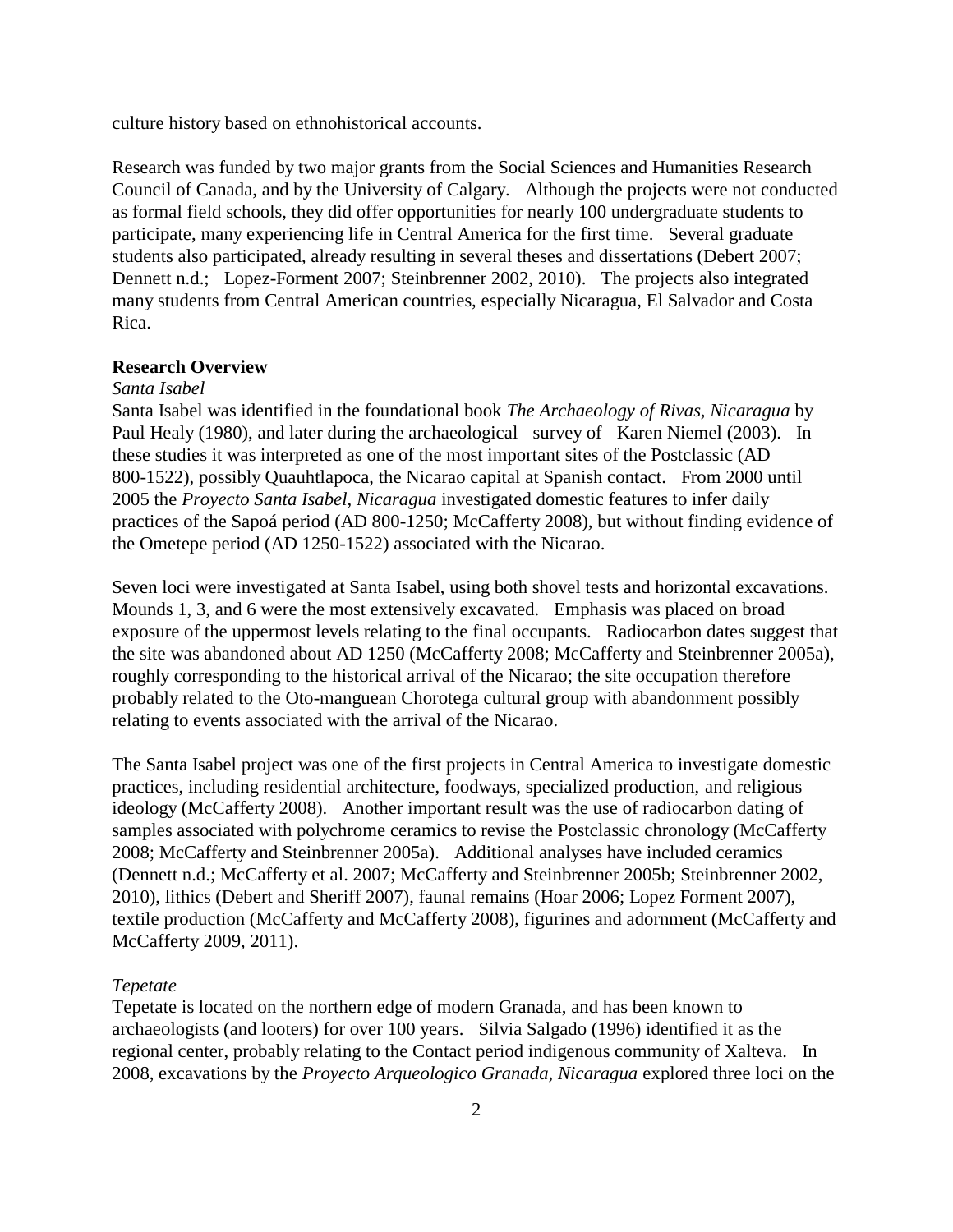northern edge of the site (McCafferty et al. 2009).

Architectural remains were found in deep levels of Mound 1, although the upper levels were badly disturbed by looting activitities. It is a tragedy that one of the most important sites in Nicaragua has been nearly destroyed in recent years. Architectural rubble on the surface of the mound suggests that it may have been faced with flat slabs (*lajas*), as was described for mounds by early twentieth-century visitors to the site (Salgado 1996). Deeper excavations encountered remnants of paving stones, probably associated with floors, and also a slab lined enclosure that was likely tomb. A second low mound was found on the northern edge of the site, and excavations exposed a stone foundation wall. In Locus 3 we excavated a cemetery of poorly preserved human remains, some associated with 'shoe-shaped' burial urns.

# *El Rayo*

The site of El Rayo is located on the Asese peninsula extending into Lake Cocibolca; the peninsula was formed through the eruption and consequent partial collapse of the Mombacho volcano. It was discovered by Silvia Salgado (1996) as part of her inventory of sites in the Granada region. In 2007, road construction exposed a Postclassic cemetery, with remains of ‗shoe-shaped' urns. To recover information from the site , investigations began in 2009 and continued in 2010.

El Rayo is one of the most important archaeological sites excavated in Nicaragua, in part because of the continuous occupation from late Bagaces times through the Sapoá period (AD 600-1250), but also because of the excellent preservation. It features a range of burial practices, including ritual interments associated with a possible shrine. Domestic debris found at Locus 2 allows comparisons of material culture relating to the Bagaces/Sapoá transition, when ethnic groups from Mexico allegedly moved into Pacific Nicaragua. Careful analysis of these contexts allow a rigorous re-evaluation of these migration myths.

This essay presents conclusions from ten years of archaeological investigation. It is divided into sections on chronology, foodways, architecture, mortuary patterns, ornamentation, and specialized craft production. The paper concludes with an evaluation of the 'out of Mexico' hypothesis in light of a diverse range of archaeological evidence.

### **Chronological Foundations**

Archaeological cultures are usually described based on their spatial and temporal dimensions. As such, regional chronology is an important foundation for interpretation. The chronology of Pacific Nicaragua has traditionally been linked to that of nearby Costa Rica, in part because of the relatively greater amount of scientific archaeology conducted there (Bonilla et al. 1990; but see Niemel et al. 1997). In fact, northwestern Costa Rica and Pacific Nicaragua are often lumped into the related cultural region known as Greater Nicoya (Norweb 1964). The result has been a sequence of five time periods of relatively long duration: Orosi (2000-500 BCE); Tempisque (500 BC-AD 300); Bagaces (AD 300-800); Sapoá (AD 800-1350); and Ometepe (AD 1350-1522).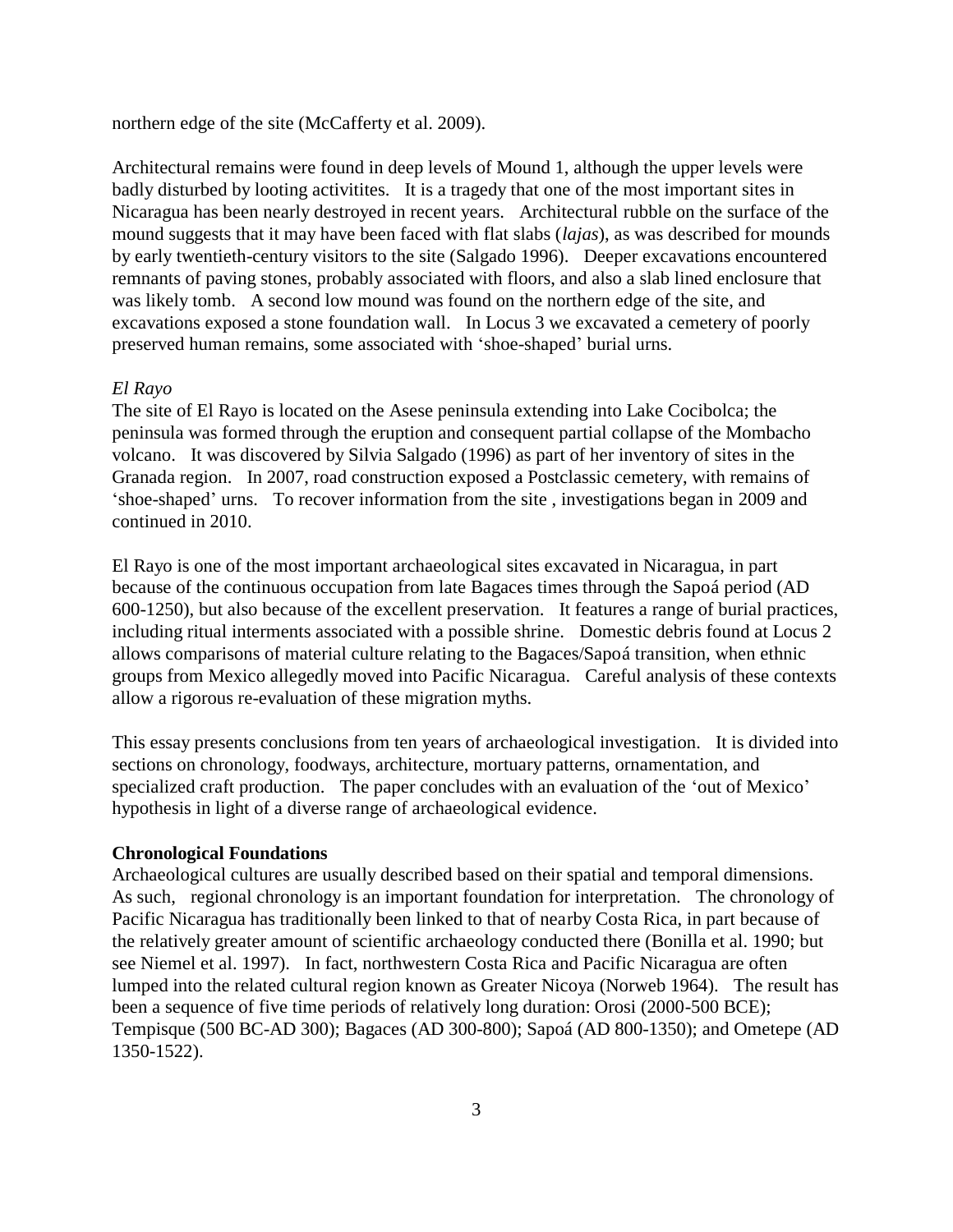Seventeen radiocarbon samples were processed from Santa Isabel, and all dated between AD 900 to 1250, consistent with the Sapoá period (McCafferty 2008; McCafferty and Steinbrenner 2005a). This was surprising because previous research at the site had concluded that it was occupied through the Ometepe period up until European contact. These previous interpretations were based on the presence of pottery traditionally believed to be diagnostic of Ometepe period, such as Vallejo and Madeira polychromes, and Castillo Engraved (Bonilla et al. 1990). The conclusion based on these new dates is that the traditional ceramic sequence requires revision, with many 'Ometepe' diagnostics actually introduced several centuries earlier.

When Ometepe period remains were not found at Santa Isabel, the site of Tepetate was selected because it had supposedly been occupied at the moment of European contact (Salgado 1996). Excavations recovered ceramics associated with the traditional sequence, including Mombacho and Vallejo polychromes. Two C14 dates  $(1030 + - 40)$  and  $1140 + - 40$  again relate to the Late Sapoa period, and thus support the notion that the traditional sequence does not correspond well with the new information.

El Rayo was also excavated in hopes of encountering Ometepe period remains, and again the site appears to have been abandoned during the Late Sapoa period (c. AD 1100-1150). Surprisingly, deep levels at Locus 2 included rich deposits of Late Bagaces period pottery. Radiocarbon dates indicate that the site was first occupied about AD 600, and between AD 650-800 innovative pottery types such as Momta Polychrome were introduced. Sapoa pottery was adopted relatively quickly, perhaps between AD 750-850, with major changes in the types and vessel forms used.

Recent projects in Santa Isabel, Tepetate, and El Rayo have contributed 27 radiocarbon dates relating to the Late Bagaces through Late Sapoa periods, AD 600-1250 (Table 1). The results challenge the traditional ceramic sequence, especially relating to Ometepe period diagnostics, and clarify the Bagaces/Sapoa transition (AD 650-800). Future research should clarify the Sapoa/Ometepe transition.

### **Foodways**

Foodways – defined as the plants and animals consumed as well as the techniques of preparation and associated rituals – are a fundamental means of inferring cultural identity, especially ethnicity. In order to identify possible migrant groups into Pacific Nicaragua, consistent with the ethnohistorical sources, archaeological foodways were an important goal of these projects.

Pacific Nicaragua has been described as an ecological paradise, with abundant wild plants and animals (Pohl and Healy 1980). This is reflected in the rich diversity of remains found in archaeological contexts, including fish, turtle, deer, armadillo, and assorted birds, reptiles, and mammals (Hoar 2006). Fish were the most abundant faunal remains found in well-preserved contexts at Santa Isabel and El Rayo. Deer, however, made up the greatest meat contribution to the diet at Santa Isabel (Lopez Forment 2007), but were less abundant at El Rayo.

Archaeological evidence for hunting and fishing included some of the most abundant artifact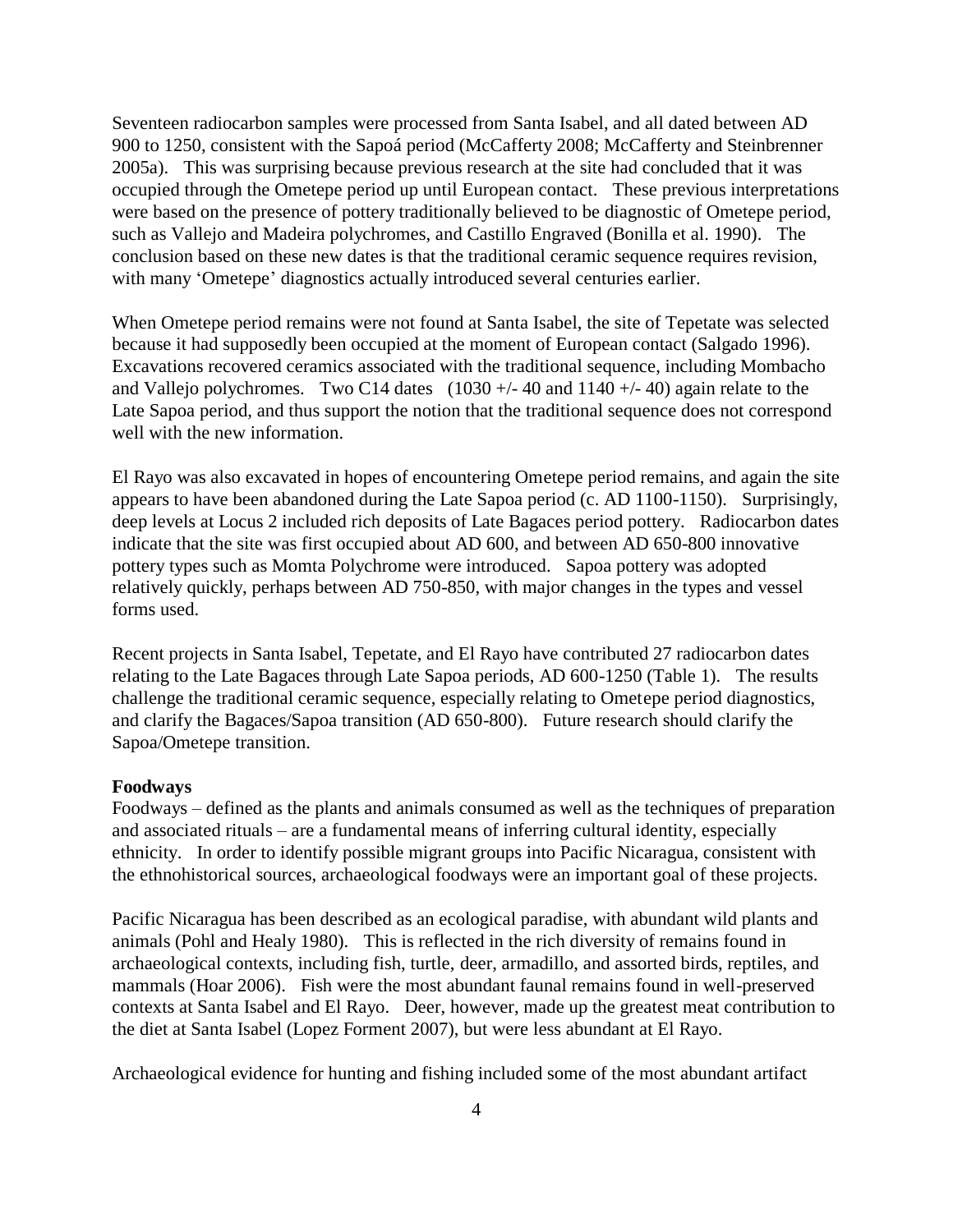classes. This was particularly true of ceramic net weights used for fishing. Bone fish hooks were also found at both Santa Isabel and El Rayo. Projectile points, probably used on spears for hunting large animals, were rare. More common were clay balls used as blow-gun projectiles for hunting birds.

Excellent preservation of plant remains has included many examples of carbonized wood and seeds. Microscopic analysis of the carbonized wood is providing information on the prehispanic forest. The most numerous of the seeds are of jocote, a fruit that can be used to produce a fermented wine. Other seeds include beans, cacao, and coyol palm nuts. Notably, no evidence for maize has been found among the carbonized seeds; analysis of phytoliths and starches from organic soil samples have also failed to recover evidence of maize.

Other artifacts relate to the preparation of food. Lithic scrapers were used to butcher game animals. Other stone tools were probably used to cut trees and dig for roots. Grinding stones were used for crushing seeds and fruits, although recent studies of phytoliths again indicate that maize was not processed (Dennett and Simpson 2009). Small chipped stone tools, 'raspaditas,' may have been embedded in wooden grater boards for processing root crops such as manioc. (Debert 2007; Debert and Sheriff 2007). Notably, while thousands of raspaditas were found at Santa Isabel they were scarce from Tepetate and El Rayo, suggesting that grater boards were not an important factor in food preparation in the Granada region.

Large utilitarian vessels provide additional information on cooking practices. Open pots (cazuelas) were probably used for preparing stews with a mix of wild plants and animals. Shoe-shaped pots may have been used for boiling liquids, with the condensed steam trapped in the upper surface of the vessel. A notable omission from the ceramic assemblage of Pacific Nicaragua are comales, the large griddles typically used for heating tortillas, and found in abundance in Postclassic sites of central Mexico.

Recent archaeological investigations provide extensive information on prehispanic foodways, especially for the Sapoa period. People consumed plants and animals obtained from the rich natural environment. In contrast to expectations, however, almost no evidence was found of domesticated plants or animals: no evidence for maize, turkey, or dog was recovered among the hundreds of carbonized seeds or hundreds of thousands of faunal remains. Nutritional studies using stable isotope analysis are now in process to further clarify ancient dietary patterns.

# **Architecture**

Little information exists about prehispanic architectural forms. In ethnohistorical sources from the sixteenth-century, for example by Oviedo y Valdes (1950), are descriptions of impermanent structures made of wattle-and-daub and with thatch roofs. Some of these had long, rectangular shapes similar to indigenous *buhios* from Panama (Steinbrenner 2010). Historical photos also provide images of indigenous houses. Until the beginning of the University of Calgary projects, archaeological excavations had never recovered much information on architectural patterns from Pacific Nicaragua.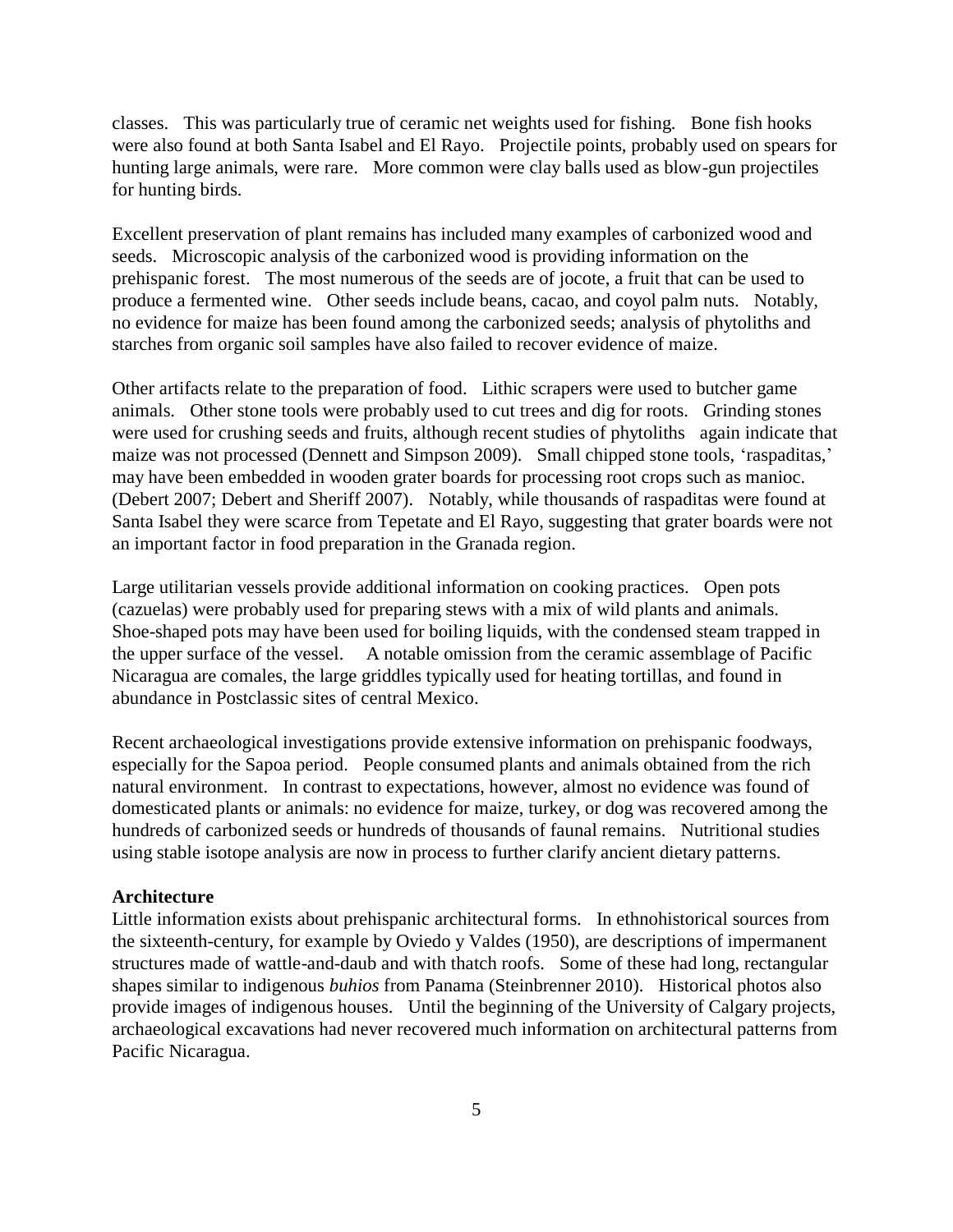The excavations at Santa Isabel investigated domestic remains in several artificial mounds; these were built up over time of collapsed architectural material and living debris, there is little evidence of intentional 'mound building.' Although it was not possible to identify complete building 'footprints,' numerous floors and wall fragments were encountered. The majority of the floors consisted of compact sand, but in some cases there were also thin layers of a stucco-like substance. On Mound 3, a sequence of eight superimposed floors spanning a time period of about 350 years indicates that each living surface was occupied for 30-50 years before the next construction episode. Walls were made of wattle-and-daub, a construction technique whereby thin poles are woven together and then covered in dried mud. Archaeological remains of wattle-and-daub architecture consists of chunks of burnt mud with impressions of the poles.

The most complete mound at Tepetate had been badly looted in recent years. Excavations discovered remains of wall rubble in the upper levels of structure, as well as stone slabs that may have comprised a covering for the mound. At a meter in depth was evidence of floors made of stone, associated with wall bases; a similar stone floor was also found at Locus 3. In another locus of the site a well-preserved stone wall was excavated.

A rare example of monumental architecture was found at Locus 2 at El Rayo, with a stone wall of about one meter in thickness, that probably served as a retaining wall for a platform. This was probably constructed during the Late Bagaces period, based on ceramics embedded in the wall. Additional architectural remains of residential structures were located on the Locus 2 platform, also associated with the Bagaces period occupation.

A small structure, represented by stone foundation walls, was located at El Rayo in Locus 3. It measured only about 1 m in width and 2 m in length. This structure, which may have been a small shrine or altar, was adjacent to a cluster of shoe-shaped Sacasa urns and other possible offerings, including scattered human skeletal remains.

Although minimal, the architectural evidence uncovered in these projects is among the first ever discovered in Nicaragua. It indicates that the indigenous population lived in permanent houses, and in long-term settlements. The presence of a platform wall at El Rayo implies a degree of political organization whereby the inhabitants may have worked together for the public good.

### **Mortuary Patterns**

Recent archaeological investigations in Pacific Nicaragua have encountered a range of mortuary patterns dating to the Bagaces and Sapoa periods (600-1200 AD). These periods encompass the supposed arrival of Mesoamerican migrants, as asserted in historical accounts, and so relate to cultural changes. Mortuary patterns offer valuable insights to evaluate these changes. The best known burial form for the Postclassic period involves large shoe-pots. At Santa Isabel these were consistently associated with infant burials. In contrast, the one adult and two adolescents were buried directly in the soil beneath house floors. The adult (male) was buried with pieces of greenstone, lapidary tools, and an unusual pot with owl faces. Near the adult and with a parallel orientation, a sub-adult of 7-9 years of age was buried with its head resting on a turtle shell.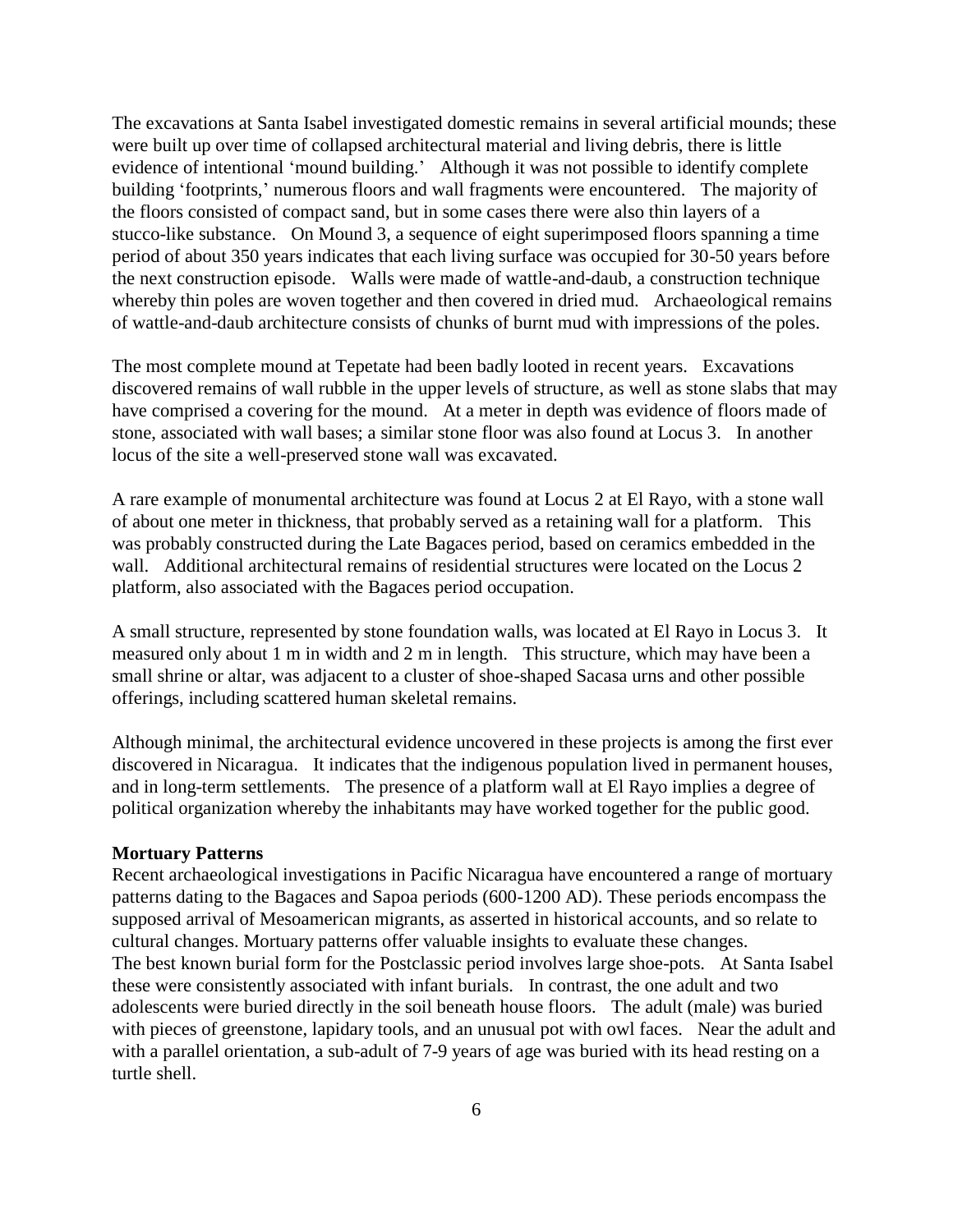At Tepetate, clusters of crushed burial urns, including shoe-pots and large-mouth ollas, were found with poorly preserved human skeletal remains. All identifiable individuals were adults; some buried in urns but others were extended above the vessels. Associated grave goods included bowls, miniature vessels with appliqué faces, and ornamentation. A possible burial crypt was found within Mound 1, with alignments of flat stones. A single human tooth was the only skeletal remain found in what was a badly disturbed context with abundant evidence of looting.

The El Rayo site featured burials from both the Bagaces and Sapoa period components, so presents excellent evidence for changing burial patterns. The main cemetery was exposed in a road cut, revealing burial urns and human remains. Several clusters of shoe-pot urns were found, containing miniature vessels and cobbles of volcanic rock—but only occasional human skeletal remains. Instead, isolated human crania were found adjacent to the 'burial' urns. One exception was a skull found in an urn, and with a chert lance point placed in the mouth. A cluster of three urns was associated with a grouping of well-formed knives, two large ear spools, and a small bowl filled with nearly 100 beads.

Beneath the level of Sapoa urns were primary burials in flexed position, with ceramics from the Bagaces period. One was associated with a ground stone mano, and another was buried with a spindle whorl – unfortunately the skeletal remains were too poorly preserved for a sexing of the individual. Near this cluster of primary burials were three complete vessels: one with modelled and incised decoration in the form of a nude female, another with a constricted neck, and one with modelled and incised decoration to form a rodent face. This 'rodent vessel' contained fragmented human skeletal remains of several individuals.

At Locus 2, three individuals were found relating to the Bagaces occupation. A fetus was found in a deep deposit, associated with domestic refuse. An adult was placed in an extended, dorsal position; and another adult, probably an elderly female, was in a flexed position.

Locus 3 featured additional shoe-pot urns, aligned in a north/south orientation in front of a possible shrine. Human remains were again rare in these vessels, but bones were found scattered around the urns, together with smaller vessels. In another area poorly preserved skeletal remains were found associated with several complete vessels, a ceramic ocarina, bone weaving tools, and a copper bell.

In sum, recent excavations in the Granada region have found a variety of mortuary practices. During the Bagaces period, interments were primary, with skeletons in flexed or extended positions. Shoe-shaped urns were typical of the Sapoa period, although how human remains were placed in or around these vessels was inconsistent. These results differ from the pattern found at Santa Isabel, where infants were consistently buried in 'womb-pots' and adults and adolescents were primary burials. Mortuary offerings were also inconsistent, with miniature vessels found in the Granada region. At El Rayo, cobbles of volcanic rock were often placed in shoe-pots, and the interior base of the pots were occasionally lined with broken potsherds.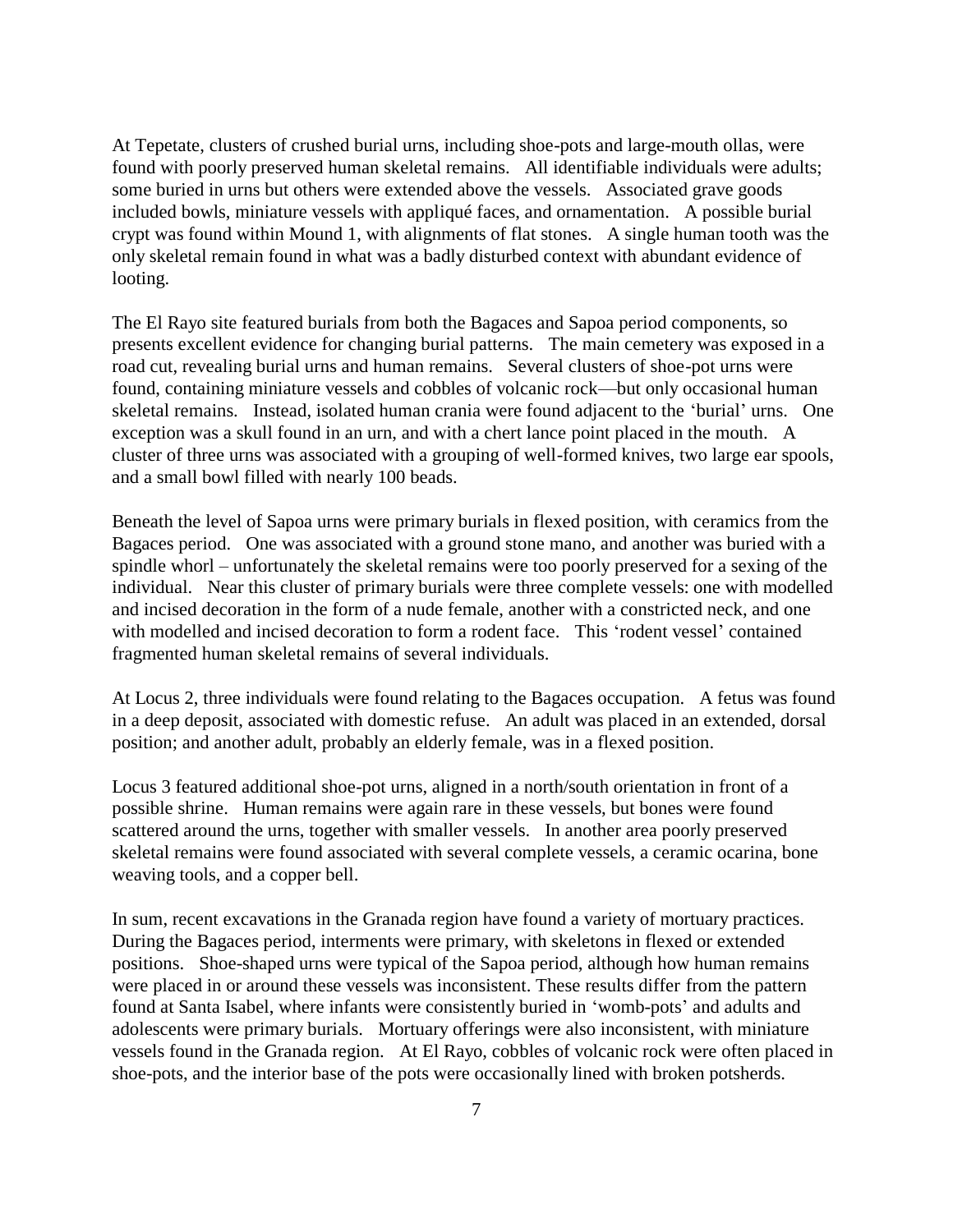Some of the urns seem to have been placed one inside another, forming concentric deposits in cross-section.

## **Ornamentation and Identity**

One of the primary goals of research in Pacific Nicaragua has been the interpretation of cultural identities, especially ethnicity. Ornamentation is one of the aspects of material culture that is most directly related to identity (McCafferty and McCafferty 2009, 2011). In Nicaragua ornamentation consists of such items as beads, pendants, and ear spools, made of greenstone, bone, shell, and ceramic. Other ornamentation of perishable materials included textiles, featherwork, and body stamping. These can be inferred from the polychrome figurines that are common in archaeological contexts

Beads were one of the most numerous objects of ornamentation found. Most were made of ceramic, but bone and greenstone were also used. At El Rayo, a small bowl was found with nearly 100 ceramic and bone beads, probably as a burial offering. Greenstone beads were found at all three sites; blanks and mis-drilled pieces indicate that beads were being manufactured at Santa Isabel.

Pendants were made of clay, bone (including human and animal teeth), shell, and greenstone. The most elaborate pendants were carved from bone: one from Santa Isabel depicted feathered serpents, while another probably represented the mandible of a crocodilian. A bone skeletal insect pendant was found at El Rayo. Perforated teeth, including those of peccary, jaguar, and shark, were found at all sites; perforated human teeth were only found at Santa Isabel and may be related to the practice of teeth bracelets found in northwestern Costa Rica. Shell was most common at Santa Isabel, where there was evidence for manufacturing using marine shell. Greenstone pendants were also found at Santa Isabel, again with evidence of manufacture. At El Rayo a copper bell was found, as a rare example of metal jewelry. The most abundant form of pendant was made of re-worked potsherds, at least at Santa Isabel where several hundred perforated worked sherds were found. These were quite rare, however, at Tepetate and El Rayo, and so may indicate a localized form of ornamentation.

Most ear spools were made of fine clay, burnished to a brownish-black color. The most common form consisted of hollow circles with thin, hour-glass shaped walls. Some earspools were more elaborate, with incised decorations in a cross pattern. Others were made from fish verterbrae. The variation is size, from 1 to 5 cm in diameter, may relate to age grades or status – unfortunately no ear spools have been found with aged or sexed skeletons.

Figurines, as miniature portraits, provide valuable insight into the way that ancient Nicaraguans viewed themselves, while also including details of ornamentation that does not preserve archaeologically, such as hairstyles, tattoos, body paint, and clothing. Careful analysis of figurines, along with other aspects of ornamentation, offers important information on the aesthetics of concepts relating to the 'body beautiful' (McCafferty and McCafferty 2009, 2011). From the perspective of diachronic change between the Bagaces and Sapoa periods, when foreign groups allegedly migrated into the region, figurines show dramatic differences. Bagaces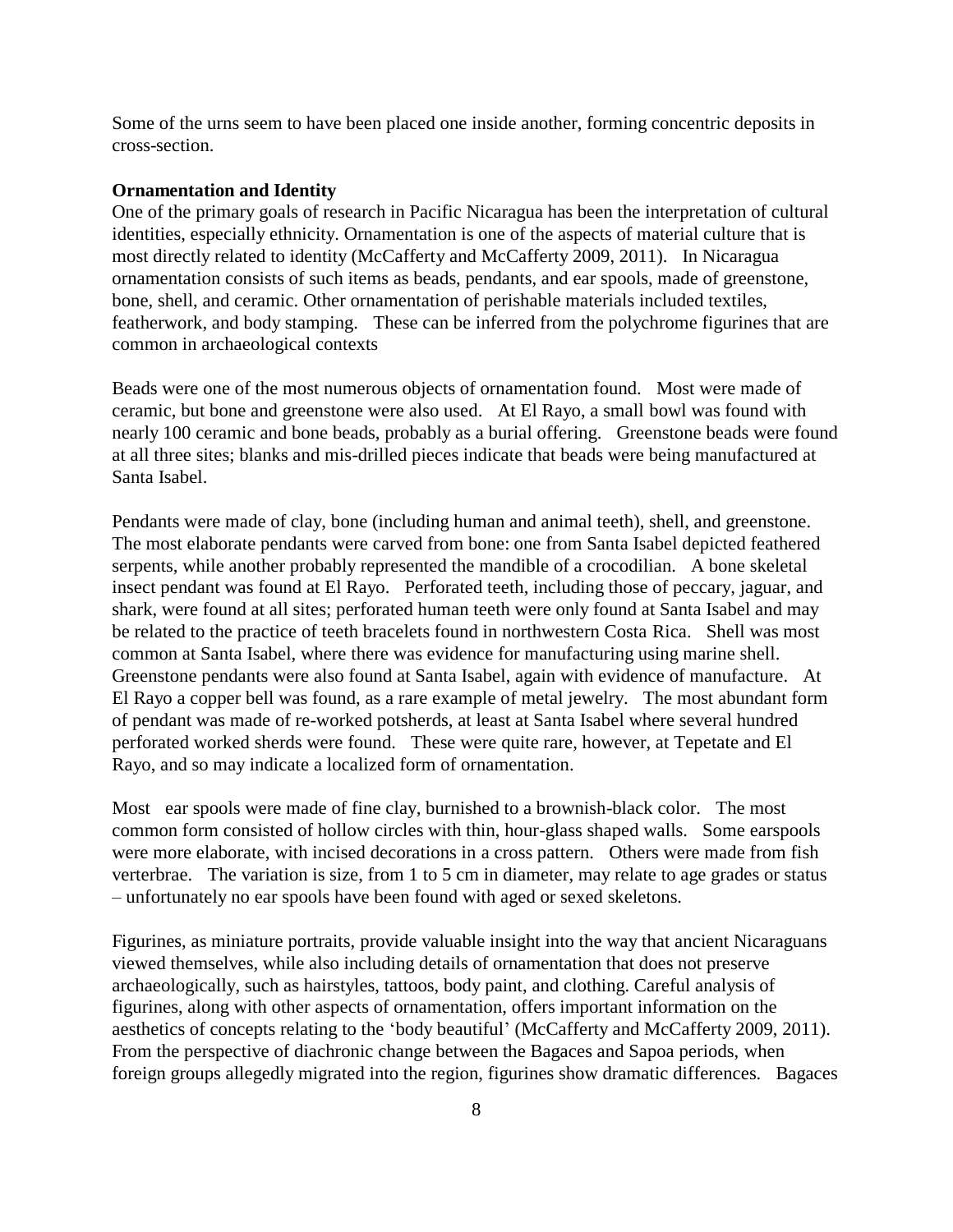figurines from El Rayo are generally monochrome female figures with prominent bellies and buttocks. Sapoa figurines are also typically of females, but are painted with representations of clothing, body paint, and occasional ornamentation. Interestingly, at Santa Isabel both monochrome and polychrome figurines were found together, as possible evidence of cultural mixing during the Sapoa period.

## **Specialized Craft Production**

One of the fundamental characteristics of complex societies is the specialized production of materials. This implies the allocation of time and energy for labor apart from basic subsistence. It also suggests a degree of social hierarchy, and long-distance trade of precious commodities. Investigations in Pacific Nicaragua, and particularly at Santa Isabel, have discovered a variety of specialized craft activities.

The most abundant evidence of specialized production is in the form of thousands of pieces of chipped stone, a by-product of stone tool production. The majority of lithic materials used along the shore of Lake Cocibolca was a white chert, but a dark red chert, chalcedony, and obsidian were also used. Since none of these materials are available locally they imply long-distance trade: red chert from Chontales and obsidian from Honduras. Some tools may have arrived pre-made, but the abundance of flakes of all materials indicates local manufacture, as well. Obsidian was most common at Tepetate, where it represented about 8% of the total lithic assemblage. It was most often found as prismatic blade fragments, a common Mesoamerican form. One expended core was found, as evidence that at least some of the blades may have been produced locally. Obsidian was much less common at El Rayo or Santa Isabel, at about 1% of the total lithic assemblage, perhaps as an indication that these sites were less involved in exchange of this rare commodity.

Evidence for textile production was abundant at Santa Isabel in the form of spindle whorls as well as a variety of bone weaving tools (McCafferty and McCafferty 2008). In contrast, whorls were relatively rare at Tepetate and El Rayo, indicating that they probably imported thread from production centers such as Santa Isabel. Due to the exceptional preservation conditions at Santa Isabel and El Rayo, numerous bone weaving tools were recovered. These could be classified as needles, picks, and battens; some of the small picks were carved with decorative patterns. A few textile tools from Santa Isabel (two whorls and several batten fragments) were made out of polished greenstone. Painted figurines represent netted blouses on females, and possible skirts, as evidence for the possible kinds of clothing produced, but thread was probably also used for making fishing nets and hammocks.

Ceramic potting traditions using detailed decorative and morphological characteristics was the theme of Larry Steinbrenner's PhD dissertation (2010). He infers several diachronic trajectories as different polychrome types evolved through time, especially with the early Papagayo type developing into Vallejo Polychrome. Ceramic manufacture using compositional analyses is the topic of Carrie Dennett's current doctoral research at the University of Calgary (Dennett n.d.). Thin sections of different ceramic types are being studied microscopically to identify different clay types, representing distinct production centers. This analysis is being supplemented using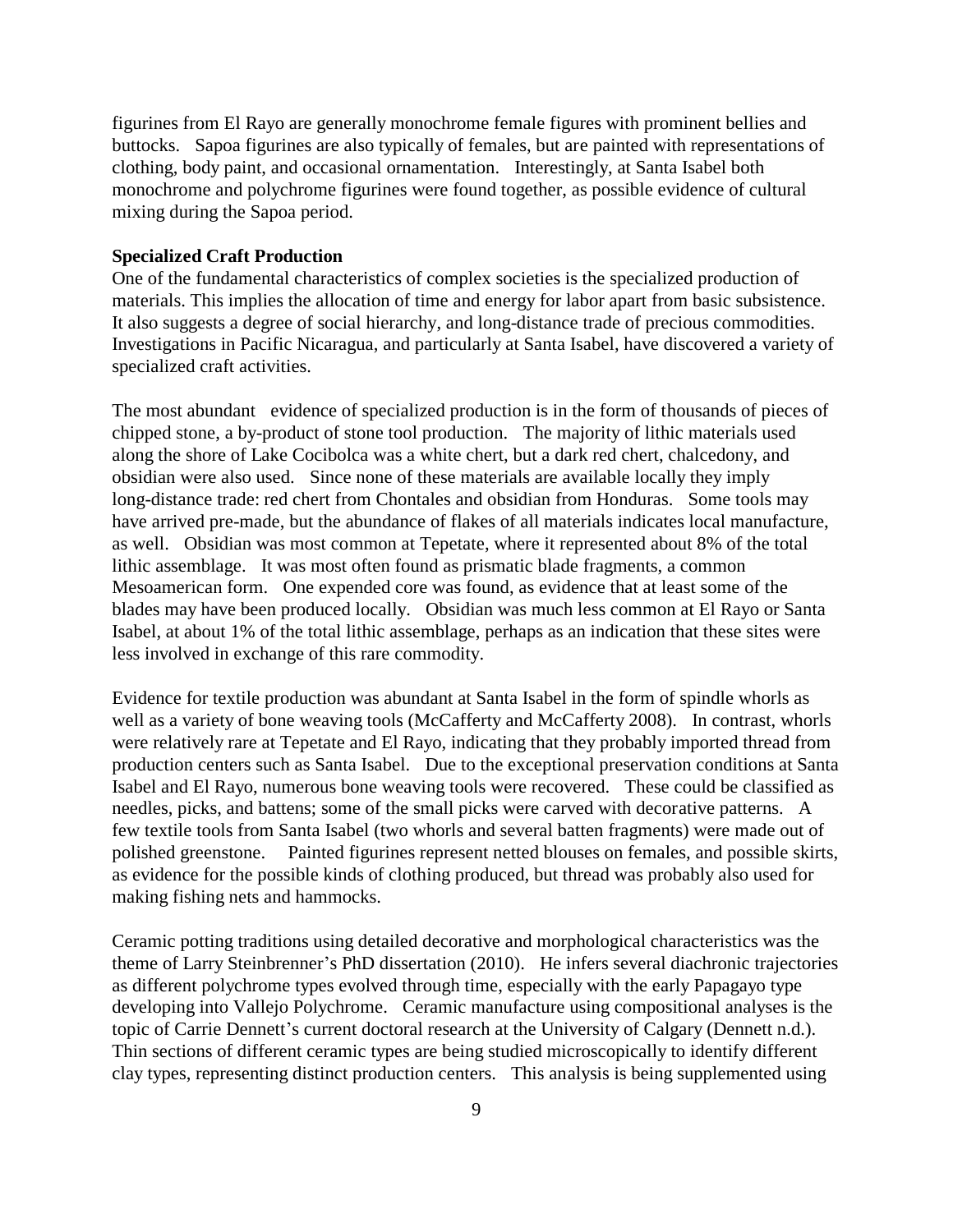Instrumental Neutron Activation Analysis (INAA) using the Smithsonian Institution's nuclear facilities, and also with X-ray Diffraction analysis (McCafferty et al. 2007). The current compositional analysis builds on a foundational study by Bishop and Lange (Bishop et al. 1988)

Further evidence for specialized production from Santa Isabel involves polished greenstone, which takes on a luster that has resulted in it being called 'social jade': not true jade but rather a local imitation (Lange 1993). Santa Isabel featured evidence for the production of social jade beads, pendants, and amulets using locally available mudstone. Raw materials showed evidence of string-saw cut marks as the rough forms were shaped, as well as wasters that were discarded during manufacture.

The exceptional preservation of bone at Santa Isabel and El Rayo included examples of bone tools such as fish hooks and needles. At Santa Isabel this also included evidence of their production. For example, long bones of deer had cut marks from string saws, probably for the production of fish hooks. Other bones were modeled to produce weaving tools and ornamentation.

In Santa Isabel there were various examples of shell jewelry; and also there was waste from marine shell cores as evidence of manufacture. The abundance of these cores implies producton for exchange. It is interesting, therefore, that there were no examples of shell jewelry at either Tepetate or El Rayo.

## **Conclusion**

Excavations in Santa Isabel, Tepetate, and El Rayo represent the most extensive archaeological program ever conducted in Nicaragua, and have produced many new discoveries and interpretations. We are in the process of 'reinventing' the prehistory of the country based on scientific data, in contrast to the mythical histories that have previously been the basis of interpretation. The Santa Isabel, Tepetate, and El Rayo projects demonstrate the value of scientific research, and reveal the diversity and complexity of indigenous Nicaraguan culture. Although they lived in simple houses, the inhabitants enjoyed the abundance available from the land and the lake. They practiced mortuary rituals in a variety of ways, perhaps relating to different regional and social identities. The beautifully decorated pottery demonstrated highly developed artistic abilities. Ornamentation and specialized production indicate the complexity of their social organization as well as interaction with distant regions.

The overarching goal of our recent research in Pacific Nicaragua has been to evaluate, archaeologically, the ethnohistorically based 'out of Mexico' hypothesis that Nicarao and Chorotega migrants from central Mexico settled the region during the Postclassic period. Two of the principal centers of indigenous culture, Santa Isabel and Tepetate, were specifically selected for investigation because settlement surveys of the region by Niemel (2003) and Salgado 1996) had identified them as being prominent at the time of Spanish contact. Revised radiocarbon chronologies now indicate that at least in the areas sampled these sites were abandoned several centuries prior to contact, and so the final centuries of prehispanic life have not yet been explored.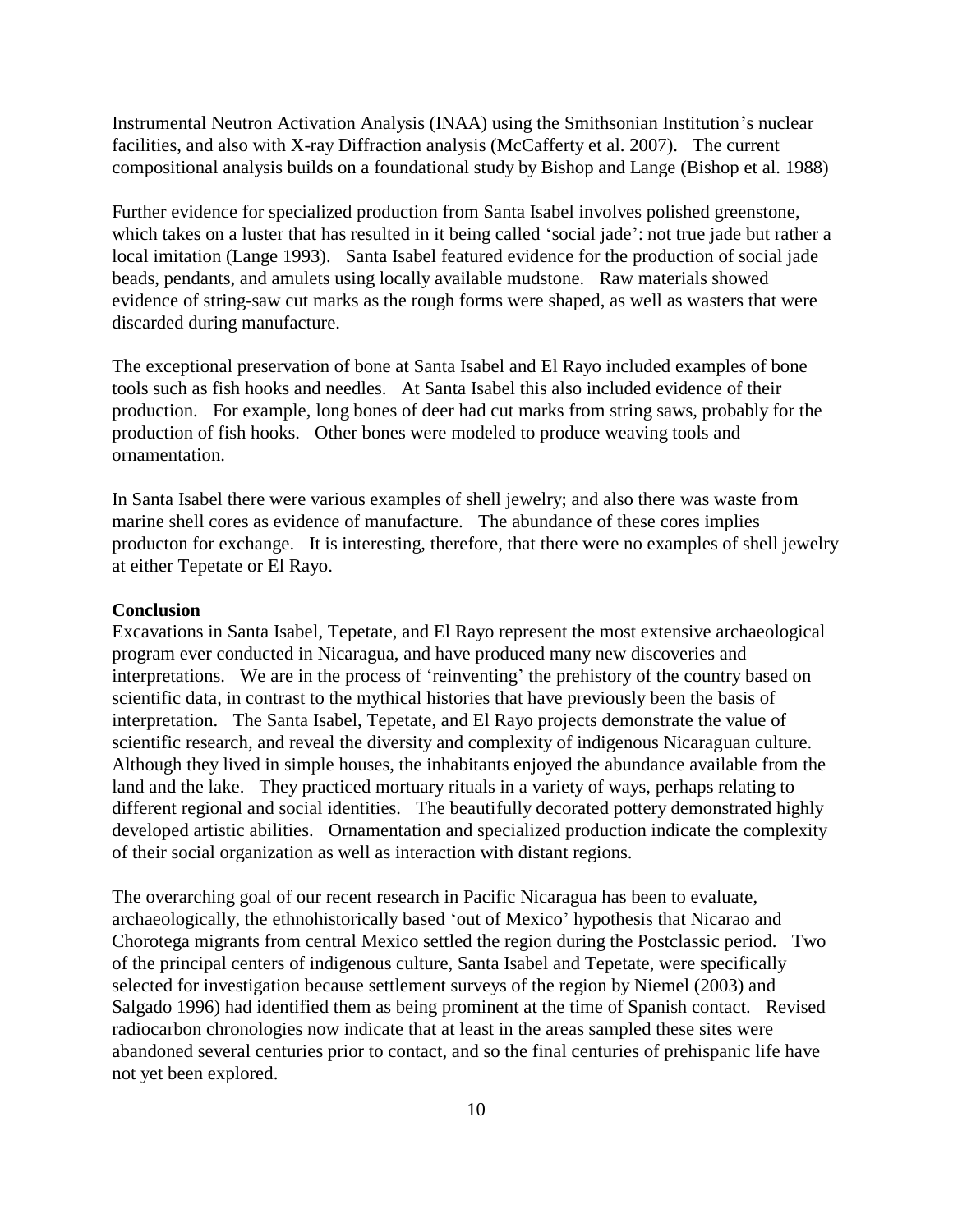Nevertheless, the Sapoa period, when alleged Oto-Manguean-speaking Chorotega migrants settled in the area is abundantly represented at Santa Isabel, Tepetate, and El Rayo. Archaeological evidence now presents an ample record of daily life and morturary ritual at these sites. At El Rayo, in particular, the Bagaces to Sapoa transition shows diachronic change occurring between AD 750-850 consistent with the arrival of foreign innovations in material culture, consistent with a high degree of population replacement. Some symbolic elements exist, such as the use of the 'feathered serpent' and Ehecatl wind god on vessel supports, that indicate affiliation with Mexican religious cults. However, while there are significant changes in pottery, figurine styles, and mortuary practices; there are significant elements traditionally associated with Mesoamerican culture that is lacking, especially the use of maize, dog, and turkey in the diet, and the use of incense burners in ritual practice. Lack of these fundamental traits makes it impossible to casually affirm the presence of Mexican migrants, and instead we must consider a less direct form of cultural change, involving ethnic groups from intermediate regions that may have had more contact with, or incentive to adopt, Mesoamerican religious ideology. Thus we are currently leaning away from an 'out of Mexico' scenario to consider other Central American regions in El Salvador and/or Honduras as origins of migration.

Research over the past ten years has produced a material record useful for characterizing ancient Chorotega ethnic identity. Despite this solid foundation, however, more questions continue, requiring additional research. Paramount is the problem of the Nicarao of the Late Postclassic Ometepe period: no Nicarao sites have been significantly investigated, and what were thought to be Nicarao diagnostic artifacts are now recognized as having been introduced hundreds of years earlier by the Chorotega themselves. Similarly, the Bagaces to Sapoa transition remains key to understanding cultural changes brought about by possible migrant groups, perhaps deriving from central Mexico (following the ethnohistorical accounts) or from intermediate zones in El Salvador or Honduras (as is now suggested by ceramic associations from El Rayo). Further research is currently being planned, and hopefully the next decade will produce additional advances to address these questions.

### **References**

Abel-Vidor, Suzanne

1981 Ethnohistorical Approaches to the Archaeology of Greater Nicoya. In *Between Continents/Between Seas: Precolumbian Art of Costa Rica, edited by Elizabeth P. Benson,* pp. 85-92. Harry N. Abrams, Inc. Publishers, New York.

Bishop, Ronald L., Frederick W. Lange, and Peter C. Lange

1988 Ceramic Paste Compositional Patterns in Greater Nicoya Pottery. In *Costa Rican Art and Archaeology: Essays in Honor of Frederick R. Mayer*, edited by Frederick W. Lange, pp. 14–44. University of Colorado Press, Boulder.

Bonilla, Leidy, Marlin Calvo, Juan Guerroro, Silvia Salgado, and Frederick Lange 1990 La cerámica de la Gran Nicoya. *Vinculos: Revista de Antropología del Museo Nacional*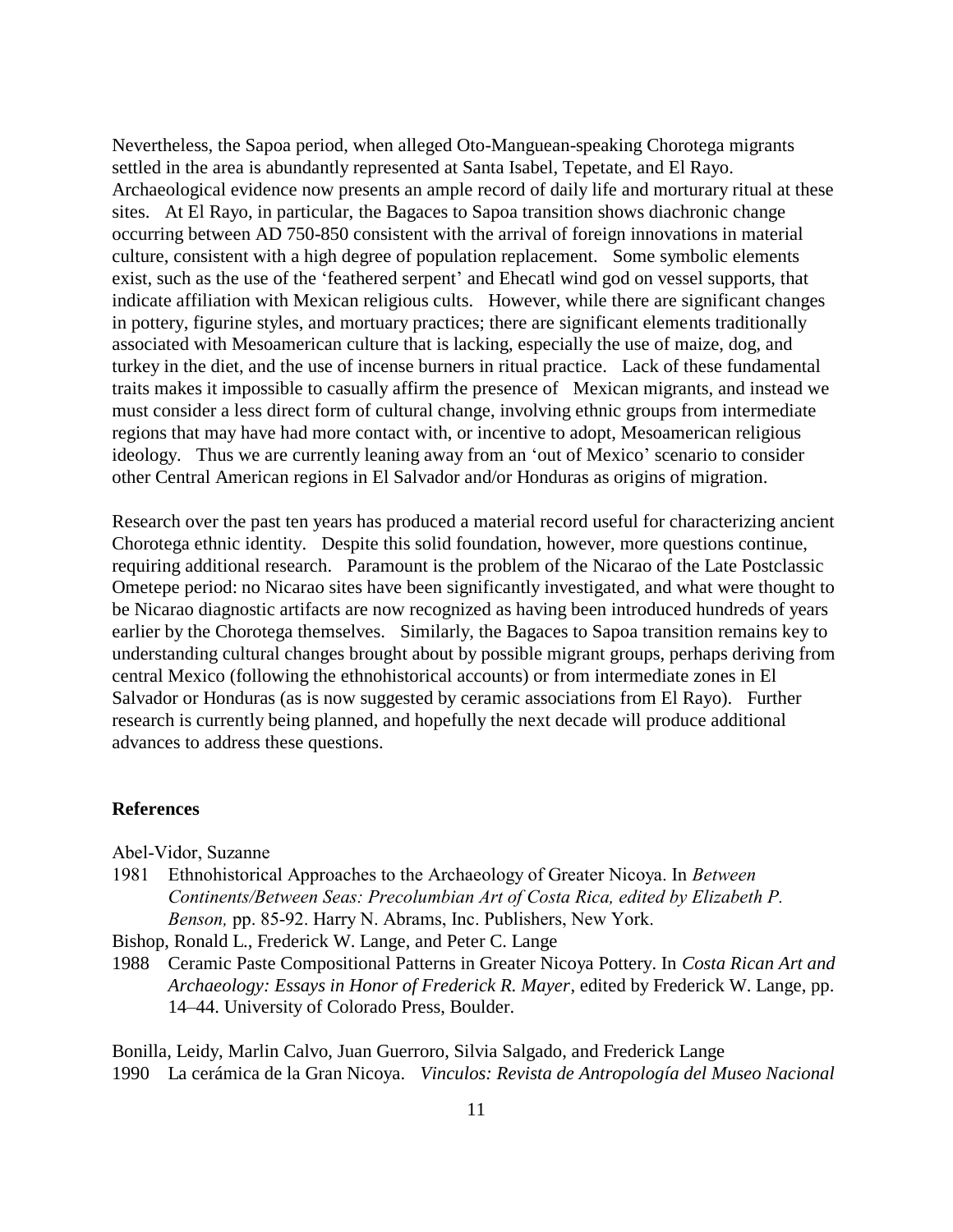*de Costa Rica* 13(1-2): 1-327.

#### Bovallius, Carl

1886 *Nicaraguan Antiquities*. Serie Arqueologica No. 1, Swedish Society of Anthropology and Geography. Stockholm, Sweden.

# Bransford

Carmack, Robert M. and Silvia Salgado González

2006 A World-Systems Perspective on the Archaeology and Ethnohistory of the Mesoamerican/Lower Central American Border. *Ancient Mesoamerica* 17(2):219-229.

## Chapman, Anne C.

1974 *Los Nicarao y los Chorotega segun los fuentes historicas.* Ciudad Universitaria, Costa Rica.

## Debert, Jolene

- 2005 *Raspadita, A New Lithic Tool Type from Santa Isabel, Nicaragua.* MA thesis, Department of Anthropology, University of Manitoba, Winnipeg, Manitoba.
- Debert, Jolene and Barbara Sheriff
- 2007 Raspadita: A new lithic tool type from the Isthmus of Rivas, Nicaragua. *Journal of Archaeological Science* 34:1889-1901.

# Dennett, Carrie L.

n.d. Ceramic Economy and Social Identity in Pre-Columbian Pacific Nicaragua. Ph.D. dissertation, Department of Archaeology, University of Calgary, Calgary, AB.

Dennett and Simpson

## Espinoza Pérez, Edgar, Ramiro García V., and Fumiyo Suganuma

1999 Rescate Arqueológico en el Sitio San Pedro, Malacatoya, Granada, Nicaragua. Instituto Nicaragüense de Cultura, Museo Nacional de Nicaragua, Managua, Nicaragua.

### Fowler, William R., Jr.

 1989 *The Evolution of Ancient Nahua Civilizations: The Pipil-Nicarao of Central America*. University of Oklahoma Press, Norman, OK.

### Healy, Paul F.

- 1980 *Archaeology of the Rivas Region, Nicaragua*. Wilfred Laurier University Press, Waterloo, Ontario.
- 1988 Greater Nicoya and Mesoamerica: Analysis of Selected Ceramics. In *Costa Rican Art and Archaeology*, edited by Frederick W. Lange, pp. 293-301. University of Colorado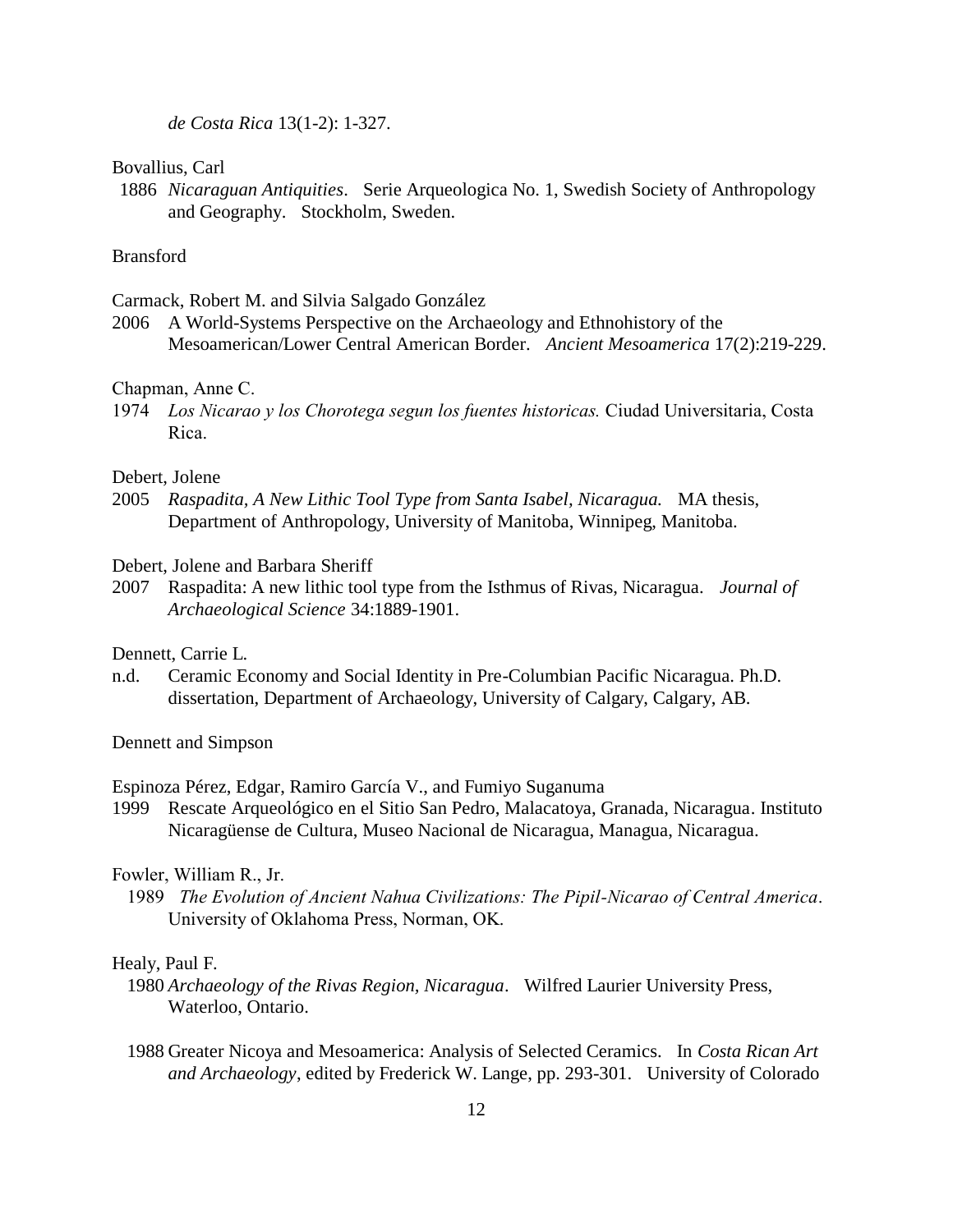Press, Boulder, CO.

Hoar, Bryanne

2006 The Isthmus of Plenty: Faunal Analysis for the Site of Santa Isabel "A", Rivas, Nicaragua. Honour's thesis, Department of Archaeology, University of Calgary, Calgary, AB.

Hoopes, John W. and Geoffrey G. McCafferty

 1989 Out of Mexico: An Archaeological Evaluation of the Migration Legends of Greater Nicoya. Paper presented at the Annual Meeting of the Society for American Archaeology, Atlanta, GA.

Lange, Frederick W.

- 1984 The Greater Nicoya Archaeological Subarea. In *The Archaeology of Lower Central America*, edited by Frederick W. Lange and Doris Stone, pp. 165-194. University of New Mexico Press, Albuquerque, NM.
- 1992-93 Evaluación historica del concepto Gran Nicoya. *Vinculos: Revista de Antropopgía del Museo Nacional de Costa Rica* 18-19: 1-8.
- 1993 Formal Classification of Prehistoric Costa Rican Jade: A First Approximation. In *Precolumbian Jade: New Geological and Cultural Interpretations*, edited by Frederick W. Lange, pp. 269-288. University of Utah Press, Salt Lake City, UT.
- 1996 Gaps in Our Databases and Blanks in Our Syntheses: The Potential for Central American Archaeology in the Twenty-First Century. In *Paths to Central American Prehistory*, edited by Frederick W. Lange, pp. 305-326. University Press of Colorado, Niwot, CO.

## Lange, Frederick W. (Editor)

 1996 *Abundante Cooperación Vecinal: La Segunda Temporada del Proyecto "Arqueología de la Zona Metropolitana de Managua."* Alcaldía de Managua, Nicaragua.

# León-Portilla, Miguel

1972 *Religión de los Nicaraos: Análisis y Comparación de Tradiciones Culturales Nahuas.* Instituto de Investigaciones Historicas, Universidad Nacional Autónoma de México, Mexico, DF.

## López-Forment Vílla, Angélica

2007 *Aprovechamiento Cultural de los Recursos Faunisticos en el Sitio de Santa Isabel, Nicaragua*. Manuscript on file, Escuela Nacional de Antropología e Historia, Mexico City.

McCafferty, Geoffrey G.

2008 Domestic Practice in Postclassic Santa Isabel, Nicaragua. *Latin American Antiquity*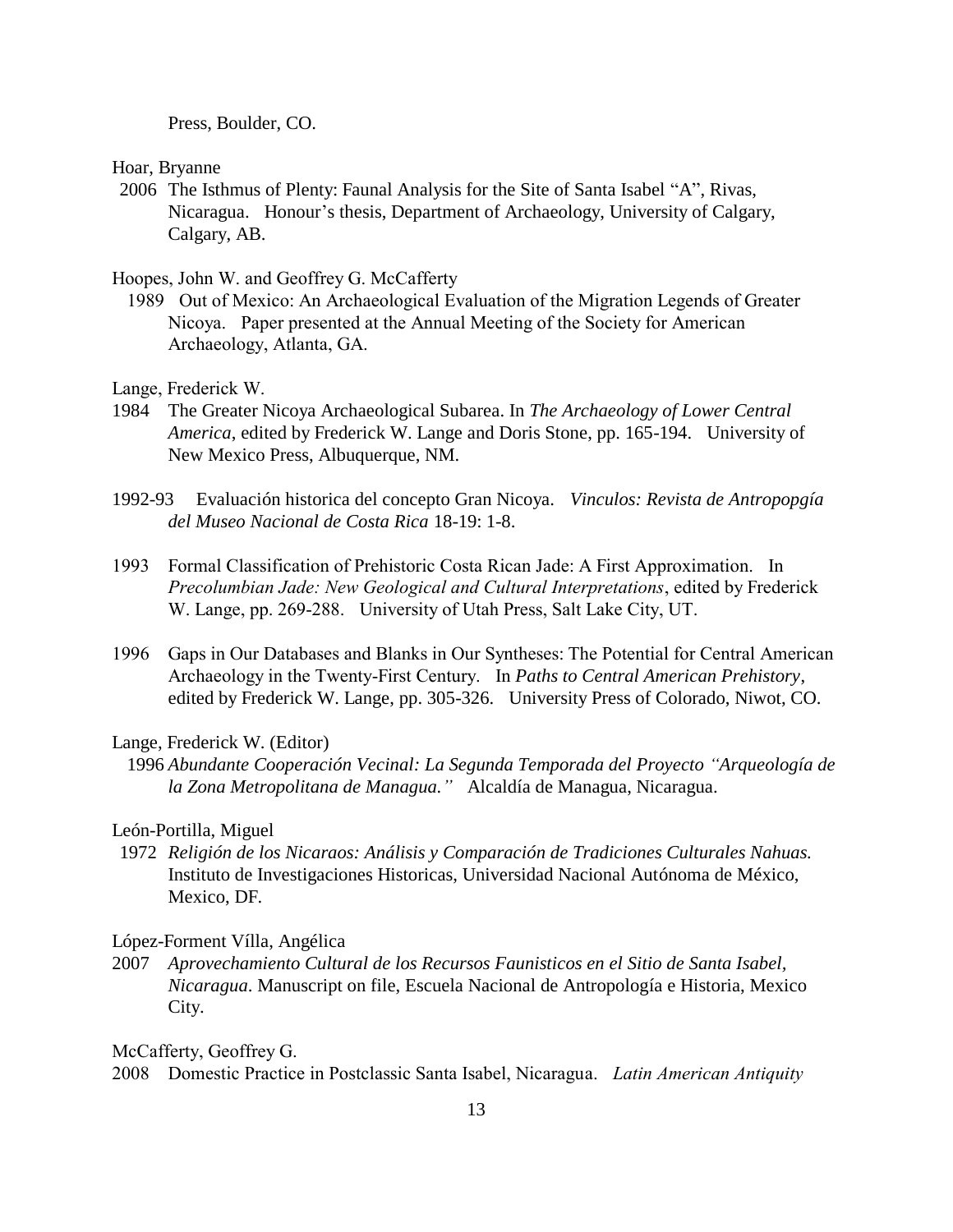19(1): 64-82.

McCafferty, Geoffrey G., Jillian Logee, and Larry Steinbrenner

2007 X-ray Diffraction Analysis of Greater Nicoya Ceramics. *La Tinaja: A Newsletter of Archaeological Ceramics* 18:12-17.

McCafferty, Geoffrey G., and Sharisse D. McCafferty

- 2009 Crafting the Body Beautiful: Performing Social Identity at Santa Isabel, Nicaragua. In *Mesoamerican Figurines: Small-Scale Indices of Large-Scale Social Phenomena,* edited by Christina T. Halperin, Katherine A. Faust, Rhonda Taube, and Aurore Giguet, pp. 183-204. University Press of Florida, Gainesville, FL.
- 2011 Bling Things: Ornamentation and Identity in Pacfic Nicaragua. In *Identity Crisis: Approaches to the Archaeology of Identity*, edited by Lindsay Amundsen and Sean Pickering. *Proceedings from the40 th Annual Chacmool Conference*, University of Calgary, Calgary, AB.

McCafferty, Geoffrey G., Silvia Salgado González, and Carrie L. Dennett

2009 Cuando llegaron los Mexicanos? La transición entre los periodos Bagaces y Sapoa en Granada, Nicaragua.Proceedings of the III Congreso Centroamericano de Arqueología en El Salvador. Digital version published by the Museo Nacional de Antropología, San Salvador, El Salvador.

McCafferty, Geoffrey G. and Larry Steinbrenner

 2005 Chronological Implications for Greater Nicoya from the Santa Isabel Project, Nicaragua. *Ancient Mesoamerica* 16 (1):131-146.

McCafferty, Sharisse D., and Geoffrey G. McCafferty

2008 Spinning and Weaving Tools from Santa Isabel, Nicaragua. *Ancient Mesoamerica* 19(1): 143-156.

Motolinía, Fray Toribio de Benavente

1951 *History of the Indians of New Spain* (translated by F.B. Steck), Academy of American Franciscan History, Washington D.C. [Originally written in 1540]

Niemel, Karen Stephanie

2003 *Social Change and Migration in the Rivas Region, Pacific Nicaragua (1000 BC - AD1522)*. PhD dissertation, Department of Anthropology, State University of New York, Buffalo, NY.

Niemel, Karen, Manuel Román Lacayo, and Silvia Salgado González

1997 El migración de grupos mesoamericanos hacia el pacífico de Nicaragua durante el período posclásico temprano: una revisión de la secuencia cerámica de Gran Nicoya. In *XI Simposio de Investigaciones Arqueológicas en Guatemala, 1997*, edited by Juan Pedro